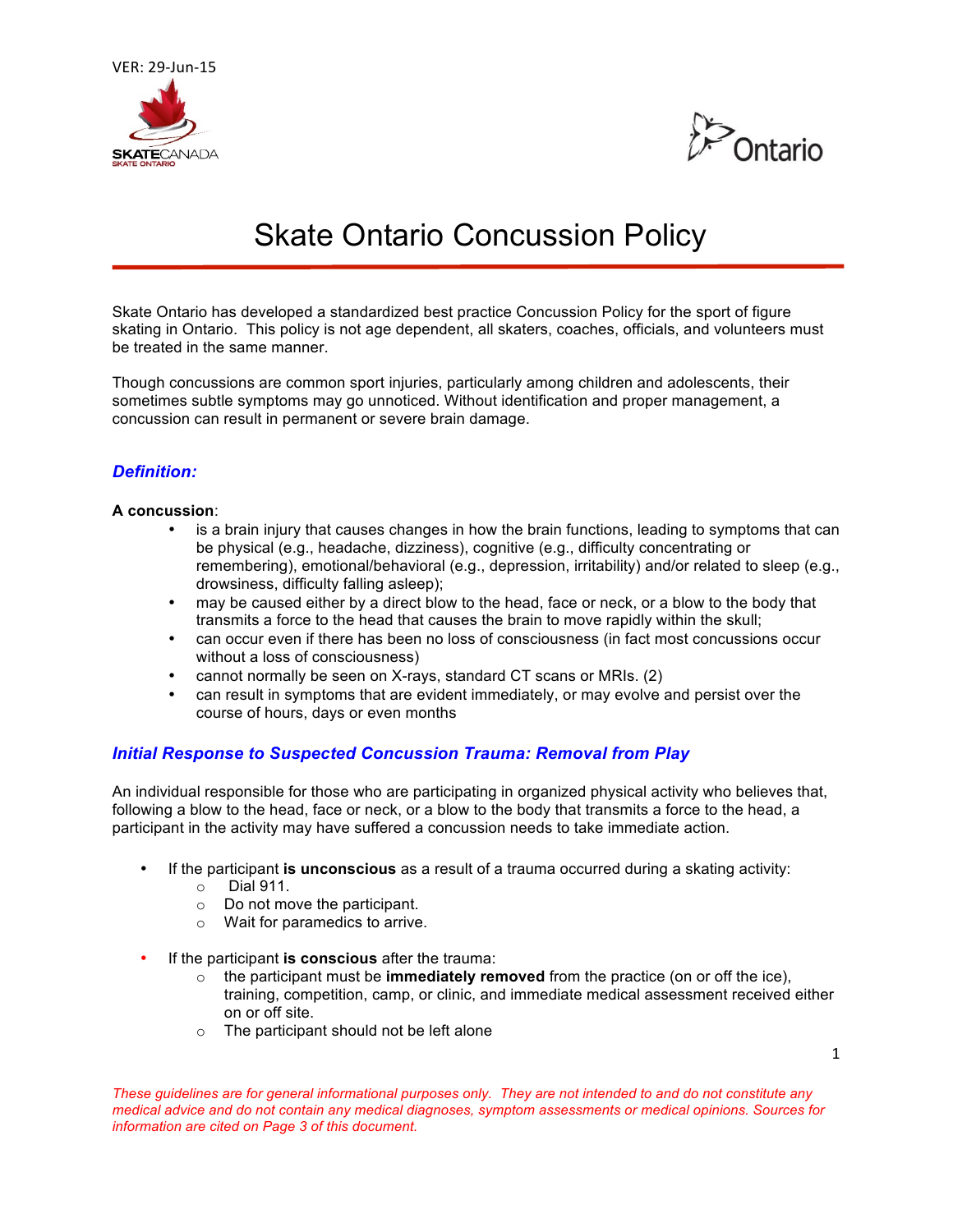VER: 29-Jun-15

- o Symptoms should be documented and may include:
	- o Dizziness
	- o Headaches
	- o Nausea
	- o Neck pain
	- o Sensitivity to light and noise
	- o Impaired balance and vision
	- o Difficulty concentrating or remembering
	- o General confusion
	- o Depression or irritability; and
	- o Drowsiness or difficulty falling asleep.
- Coaches are never to make the concussion determination in the field on their own.
- If there is doubt as to whether a concussion has occurred, it is to be assumed that it has occurred
- The participants parent/guardians will be contacted and they will be required to have the injury properly assessed at a hospital or medical clinic

## *Return to Play after a Suspected Concussion*

A participant must undergo medical evaluation for diagnosis and guidance to determine the extent of the individual's injury by a medical doctor or nurse practitioner, preferably one who is trained in concussion management.

- If concussion **IS NOT** diagnosed, the participant may return to the sport.
- If a concussion **IS** diagnosed, the participant is *not* allowed to skate until the individual has completed **the 6 STEPS TO RETURN TO PLAY** and receives **written medical clearance to return to programming (on or off ice).**
- Return to play guidelines are clearly stated in "Parachute, Preventing Injuries and Saving Lives" www.parachutecanada.org.
- Skate Ontario supports "Parachute" and "Think First Canada" and the training protocols for coaches, volunteers, athletes and parents to educate them on Concussion awareness.

## *Guidelines to Return to Figure Skating after a Concussion Diagnosis*

Suggested guidelines have been adapted to be sport relatable (following the example of other skating federations).

#### **Example of Steps** – *Each step must take a minimum of one day*.

- **Step 1:** No activity, complete rest. Once back to normal and cleared by a doctor, go to Step 2.
- **Step 2**: Light exercise such as walking or stationary cycling for 10-15 minutes.
- **Step 3**: Sport specific aerobic activity- skating for 20-30 minutes. No jarring motions.
- **Step 4:** Sport specific activity No jumping, no spinning No Contact
- **Step 5:** Resume normal skating activities, having been cleared by a doctor.